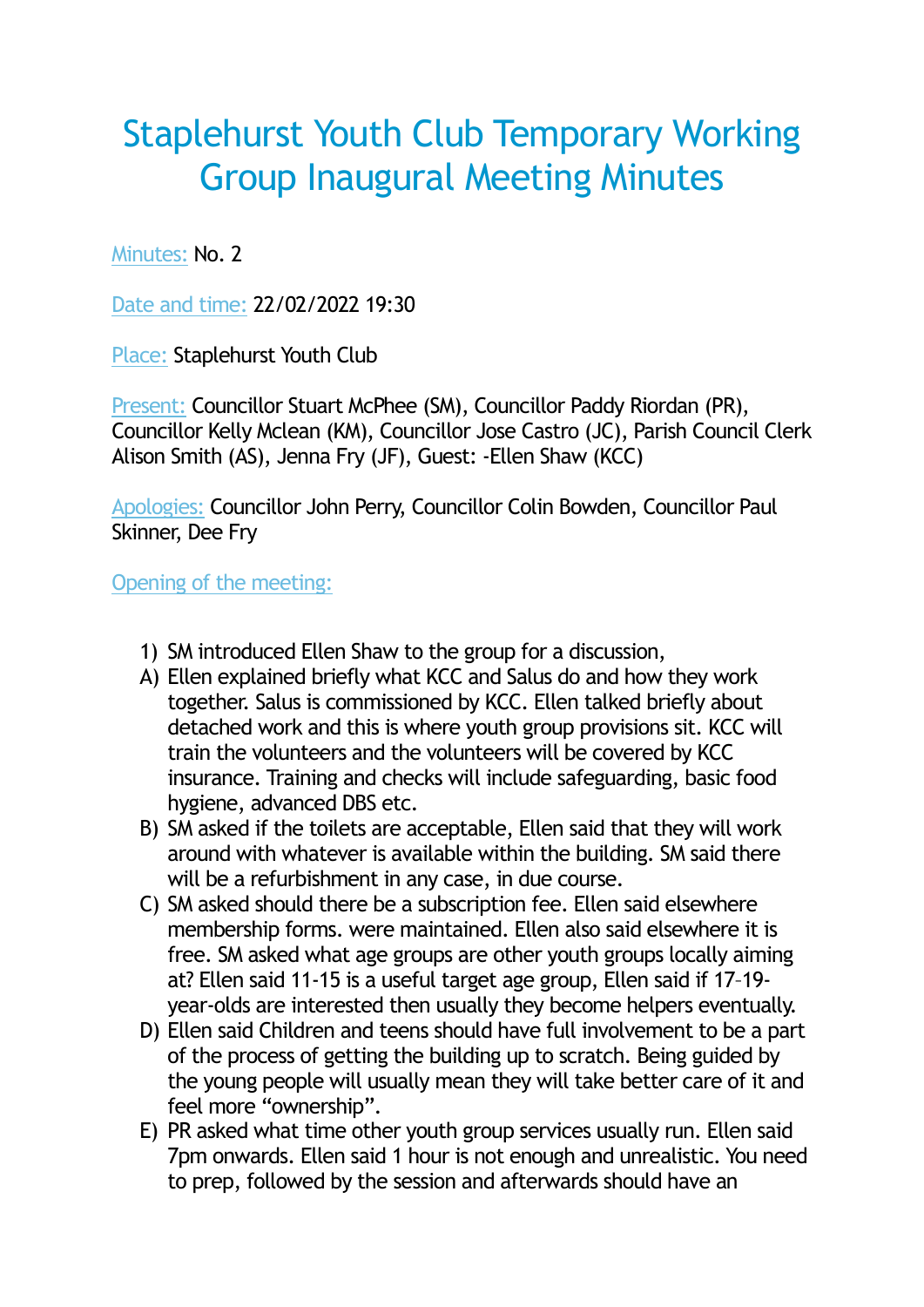evaluation and reflective period as well as tidying up. The mood of the meeting was to aim for a session7pm till 9pm.

- F) JC asked about budgets for activities and the youth group sessions. AS suggested £25 a session budget. Ellen agreed. Ellen said that other youth groups, budget for sessions and then any money that's left over or generated can be put forward for half term activities or days out to Chessington, Thorpe Park or the beach. Other money could be raised, if needed, with fundraising such as car wash.
- G) JF asked would KCC and Salus do outreach sessions at Staplehurst Primary School. Ellen said it is a possibility, she will talk to Rob.
- H) AS asked, what if too many children youths turn up. Ellen said it is professional judgement. That most youth group leaders can deal with and are trained to deal with these situations.
- I) JC wondered if we could visit another setting. Ellen said yes to info zone sessions, PR said he would like to attend too. Ellen said SEN needs are integrated and no need to run separately. The mood of the meeting was to organize a visit similar club in to Tonbridge. ACTION SM
- J) other fund raising options include: Tuck shop- but Water/squash, tea, fruit and biscuits are usually free. Small cost for cans, sweets, toasted sandwiches etc. Toast is popular!
- K) AS asked how do we obtain volunteers? Ellen said she will help with suggestions and advert text. Likely to need at least 3+ volunteers on rota basis.

AS suggested if the hall is not ready to use west hall at the village center. SM disagreed and said the youth group building needs to be used from the start to give identity and ownership.. AS said in the short term it should be on the table.

- L) Ellen said she is going to go back to have a meeting with Rob. To discuss this meeting and for him to start implementing what is needed to launch youth group, on a Thursday evening.
- 2) AS circulated draft Terms of Reference for the Group. It was agreed that we would ask individuals to review and give direct feedback to Alison. ACTION all
- 3) Reconnect Grant- SM said he is waiting for a response but has had a response from them asking to clarify some things. Seems promising.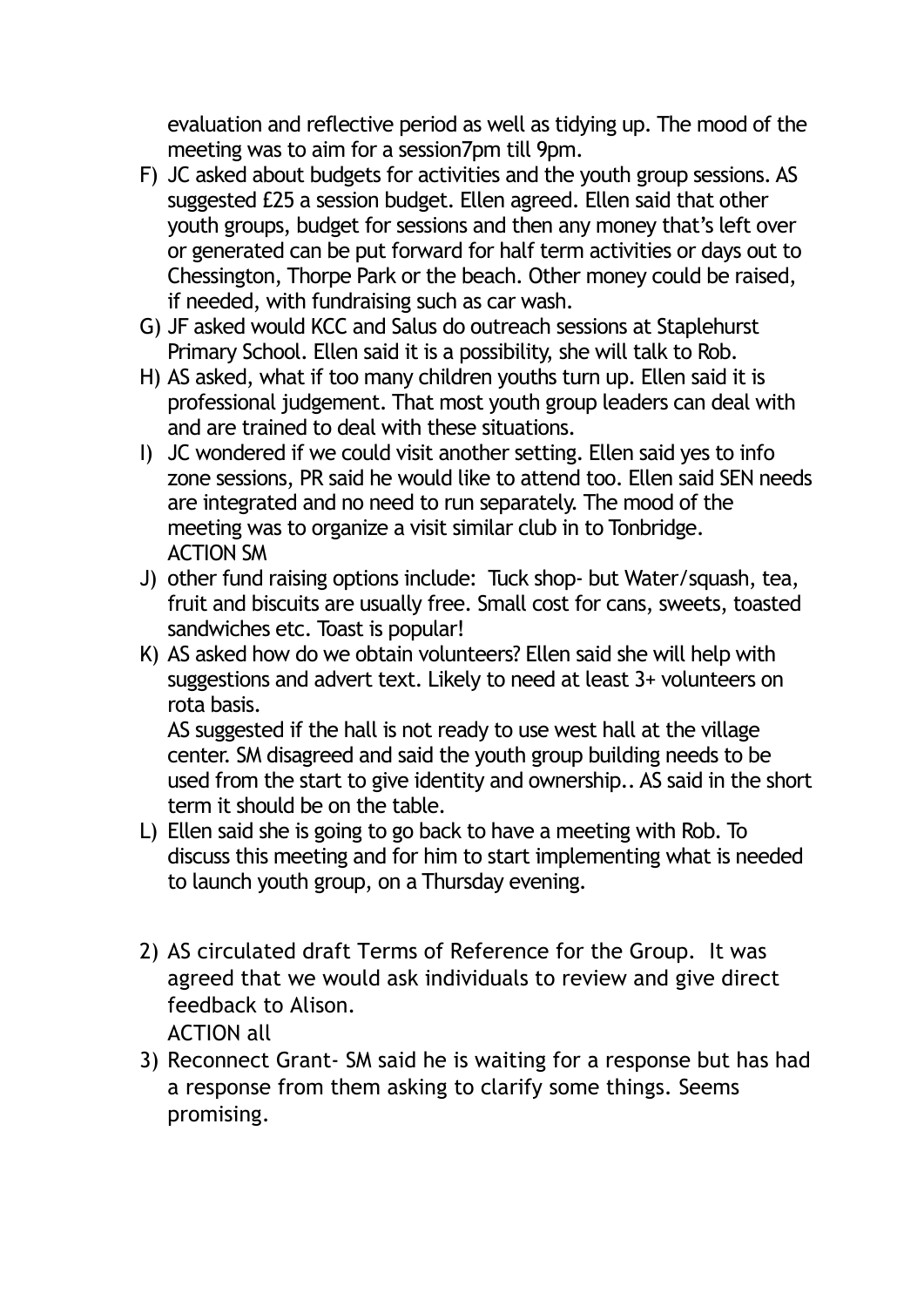- 4) Roof- PR said the storm has delayed this quote and immediate repair. He will chase. ACTION PR
- 5) Building contents- AS said the fee for the rest of this year has been paid, annual cost is £200 but will come under parish council budget. Will be more (pro-rata) in future years.
- 6) Electrical checks- PR said delayed because of the storm but plans to look at the next weekend. ACTION PR
- 7) Sewage pump- PR said getting quote for pressure test and service.
- 8) Full survey of building- AS said 1<sup>st</sup> March by Geoff Radford, free of charge.

ACTION AS To follow up.

9) Men's Shed Club- JC said Richard, leader of men's shed assessed the shed at the side of the youth group and said it seemed to be in usable condition. They would like a shed base, AS said we could need a double shed base so youth group could have a shed too, we would need planning permission and permission from KCC.

Action SM to get quote and dimensions for shed base.

10) Disabled toilets- JF said Jason came to measure and will get back to us with a quote and design ideas.

Action: SM To circulate quote and design ideas.

11) Removal of waste- AS said we have made a pile of rubbish/discarded items- ; everyone was happy for it to go. AS suggested skip or man with a van. KM looked at quotes on MBC website. AS said, she will ring them. JC said it would be good to donate weights and T.V.

Action PR to discuss possible Skip.

- 12) Cleaning- to be arranged later as workmen are due in.
- 13) Painting- SM said talks are in progress with the payback team for external but it was agreed that the suggestion from Ellen Shaw to engage a group of young people in both designing and painting the building at least the interior was a good one and would be adopted. JC confirmed that Graham Upton the graffiti artist was also interested in working with the group.